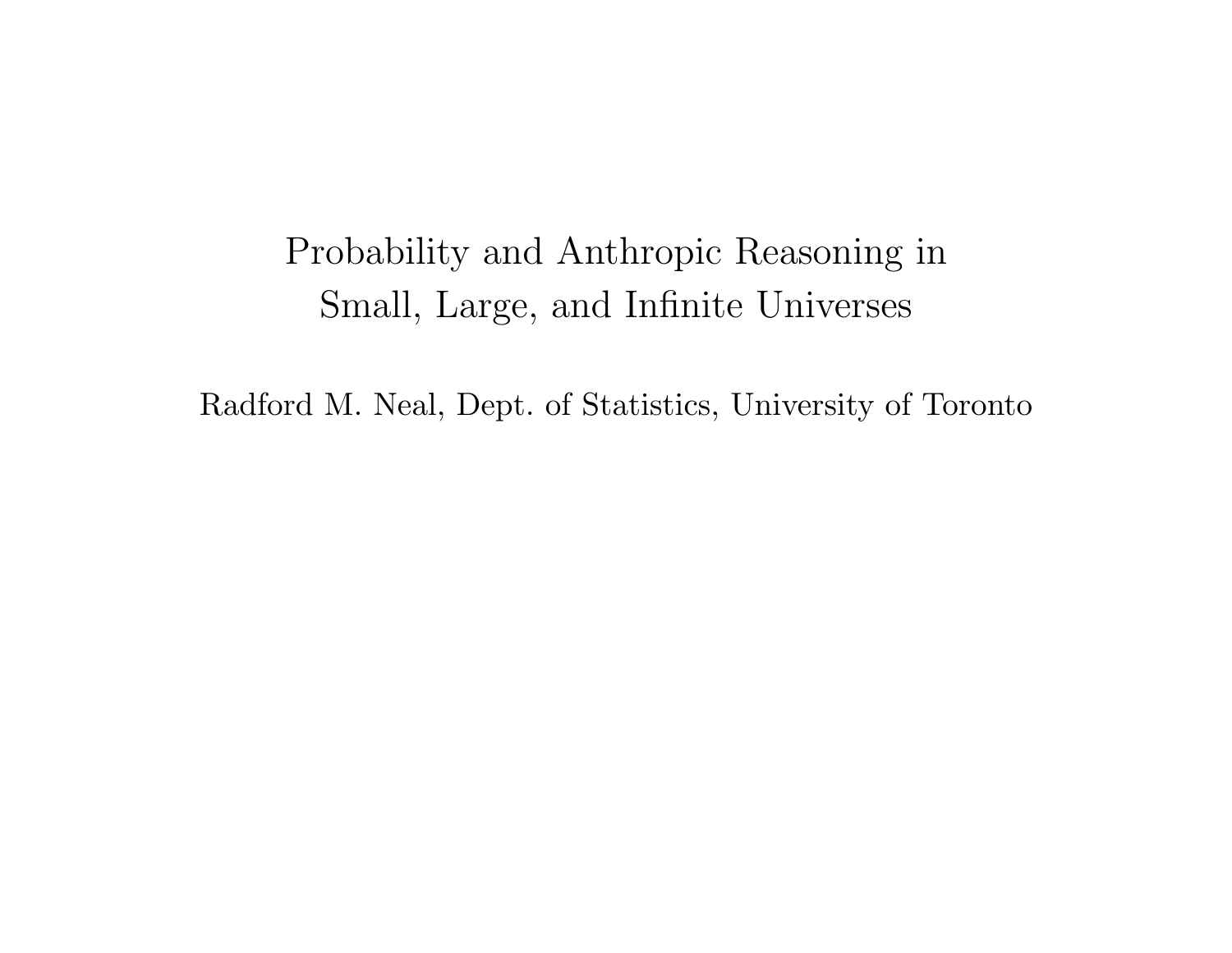## Probability:

Events  $A, B, C, \ldots$ , subsets of  $S.$ 

Random variables  $X, Y, Z, \ldots$  define events like  $X = 0$  or  $Y \in (1.2, 1.7)$ . Conditional probability:  $P(B|A) = P(A \cap B)/P(B)$ .

#### Standard axioms:

1)  $P(A) \geq 0$ , for all events A.

 $2) P(S) = 1.$ 

3) For any sequence of events  $A_1, A_2, A_3, \ldots$  for which  $A_i \cap A_j = \emptyset$  for  $i \neq j$ ,  $P(A_1 \cup A_2 \cup A_3 \cup \cdots) = P(A_1) + P(A_2) + P(A_3) + \cdots$ 

Axiom <sup>3</sup> is is known as "countable additivity". Weakening it to apply only to <sup>a</sup>finite collection of events is <sup>a</sup> variation that is sometimes considered. It ismathematically consistent, but allows "paradoxical" situations:

T. Seidenfeld, M. J. Schervish, and J. B. Kadane, Non-comglomerability of finite-valued, finitely additive probability, 1998.

P. Bartha and C. Hitchcock, The shooting room paradox and conditionalizing onmeasurably challenged sets, 1999.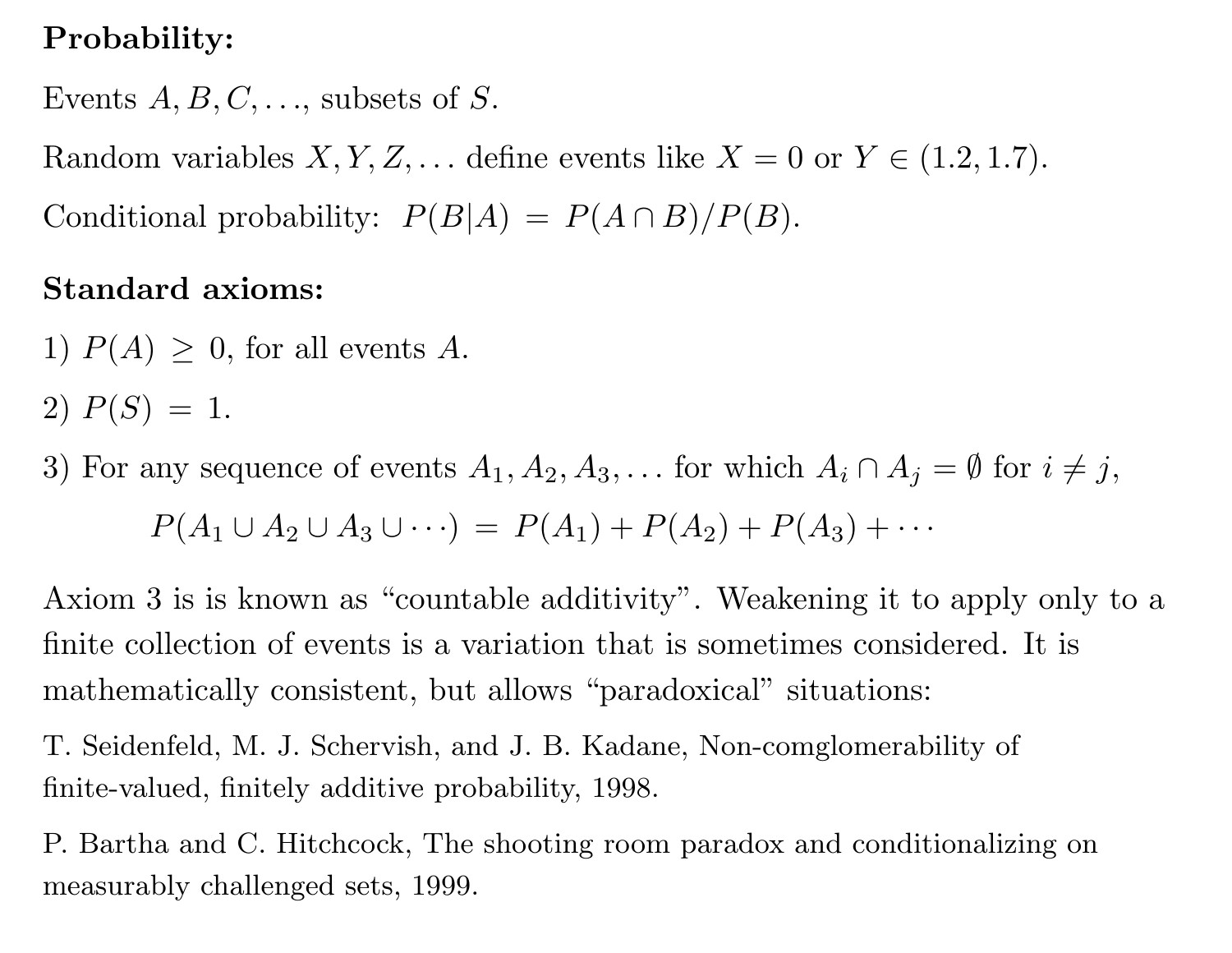#### Bayesian inference:

Probabilities are "degrees of belief".

If we have observed data  $D$ , we make predictions conditional on  $D$ :

Know  $X = 0 \rightarrow$  predict A is true with probability  $P(A|X = 0)$ .

If we have various theories,  $T_1, T_2, \ldots$ , we judge their plausibility by  $P(T_i|D)$ , or look at ratios like  $P(T_1|D)/P(T_2|D)$ , where D is all relevant evidence.

Key point: If we're not sure what's relevant,  $D$  should be everything we know.

#### Bayes' rule:

$$
P(A|D) = \frac{P(A) P(D|A)}{P(D)}.
$$
 In ratio form:  $\frac{P(T_1|D)}{P(T_2|D)} = \frac{P(T_1)}{P(T_2)} \frac{P(D|T_1)}{P(D|T_2)}.$ 

Prediction of A if we *assume* theory  $T_i$  is true is done with

$$
P(A|D \cap T_i) = \frac{P(A|T_i) P(D|A \cap T_i)}{P(D|T_i)}
$$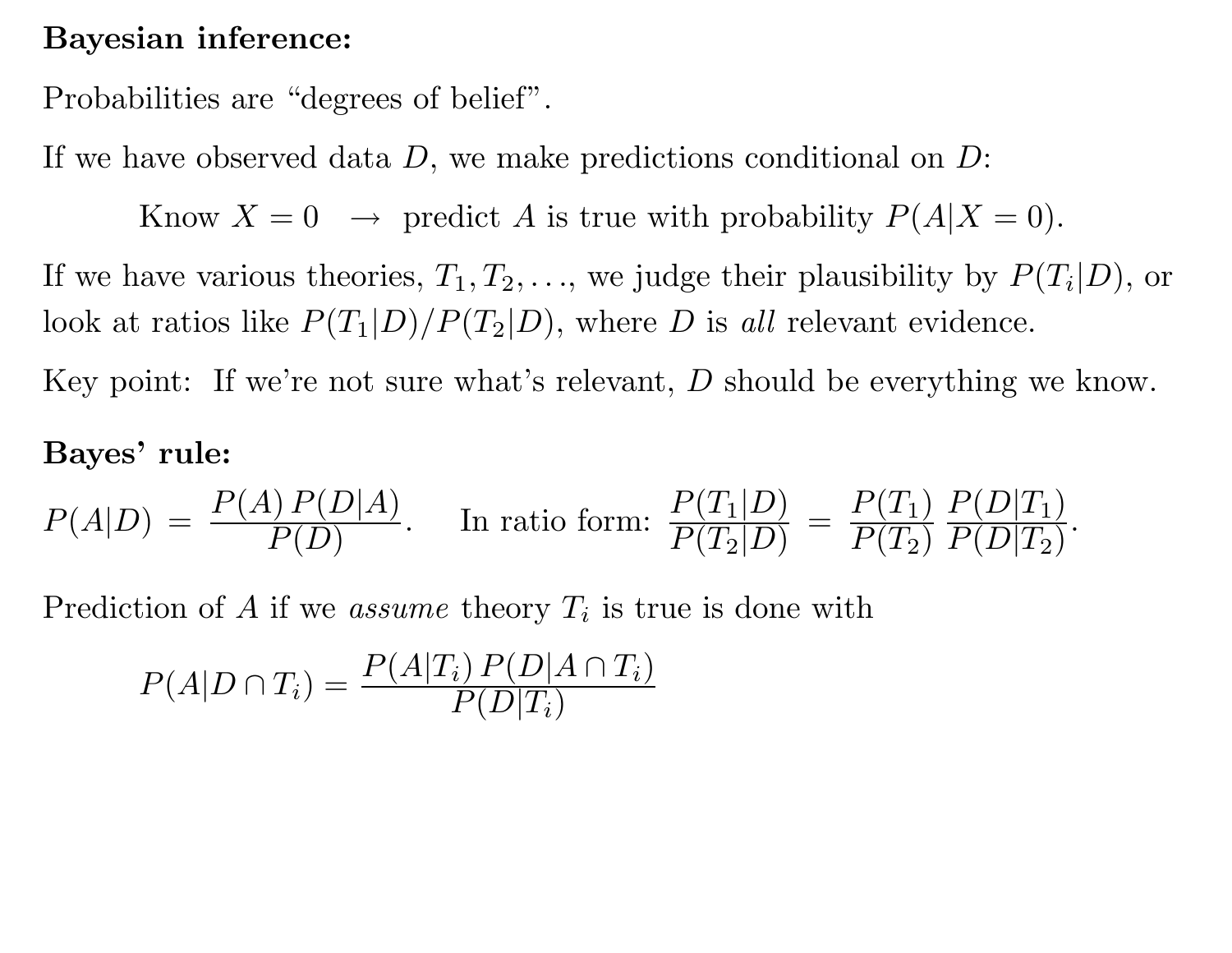## Brian GreeneThe Hidden Reality, <sup>2011</sup>

<sup>p</sup>149: ...these astrophysical processes have produced <sup>p</sup>lanets throughout thecosmos, orbiting their respective suns at <sup>a</sup> vast assortment of distances. We findourselves on one such <sup>p</sup>lanet situated <sup>93</sup> million miles from our sun becausethat's a planet on which our form of life *could* evolve. Failure to take account of this selection bias would lead one to search for <sup>a</sup> deeper answer. But that's<sup>a</sup> fool's errand.

No one took exception to this element of Carter's argument...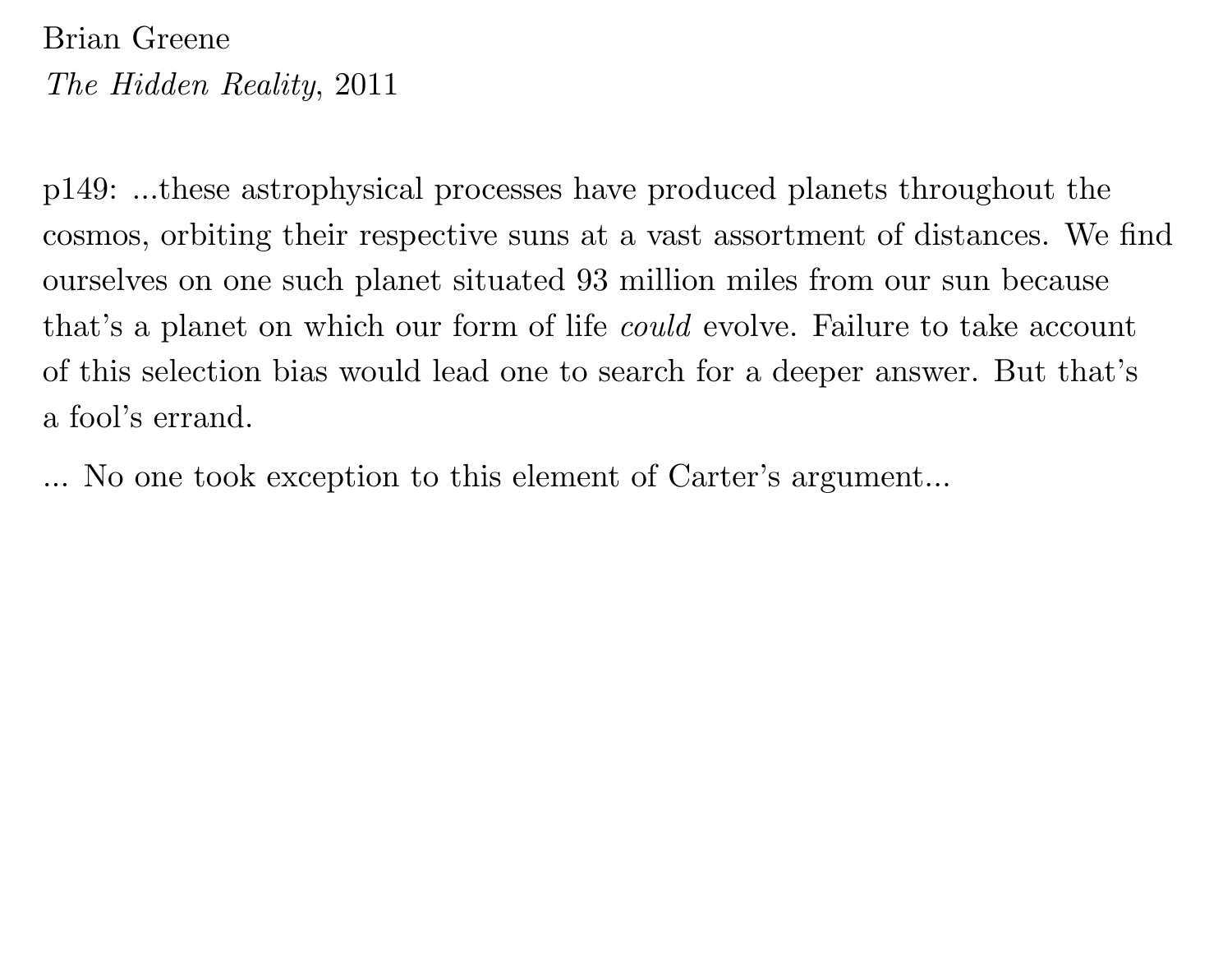### Anthropic "Self-Sampling Assumption" (SSA):

You should imagine that you are <sup>a</sup> randomly selected observer, chosen uniformlyfrom all observers in some "reference class" at all times and places.

### My claim:

In a "small" universe, where it's unlikely you have a duplicate, there is no need for anthropic reasoning based on SSA. Indeed, it is incorrect.

We can make predictions or assess theories by the standard method of looking atprobabilities conditional on all that we know — ie, all our memories. I call this "Full Non-indexical conditioning" (FNC).

## The "Self-Indication Assumption" (SIA):

The probability of <sup>a</sup> theory should be adjusted in proportion to the number of observers in the reference class it predicts exists.

Assuming SIA along with SSA <sup>g</sup>ives the same result as FNC, but FNC has <sup>a</sup>much clearer justification.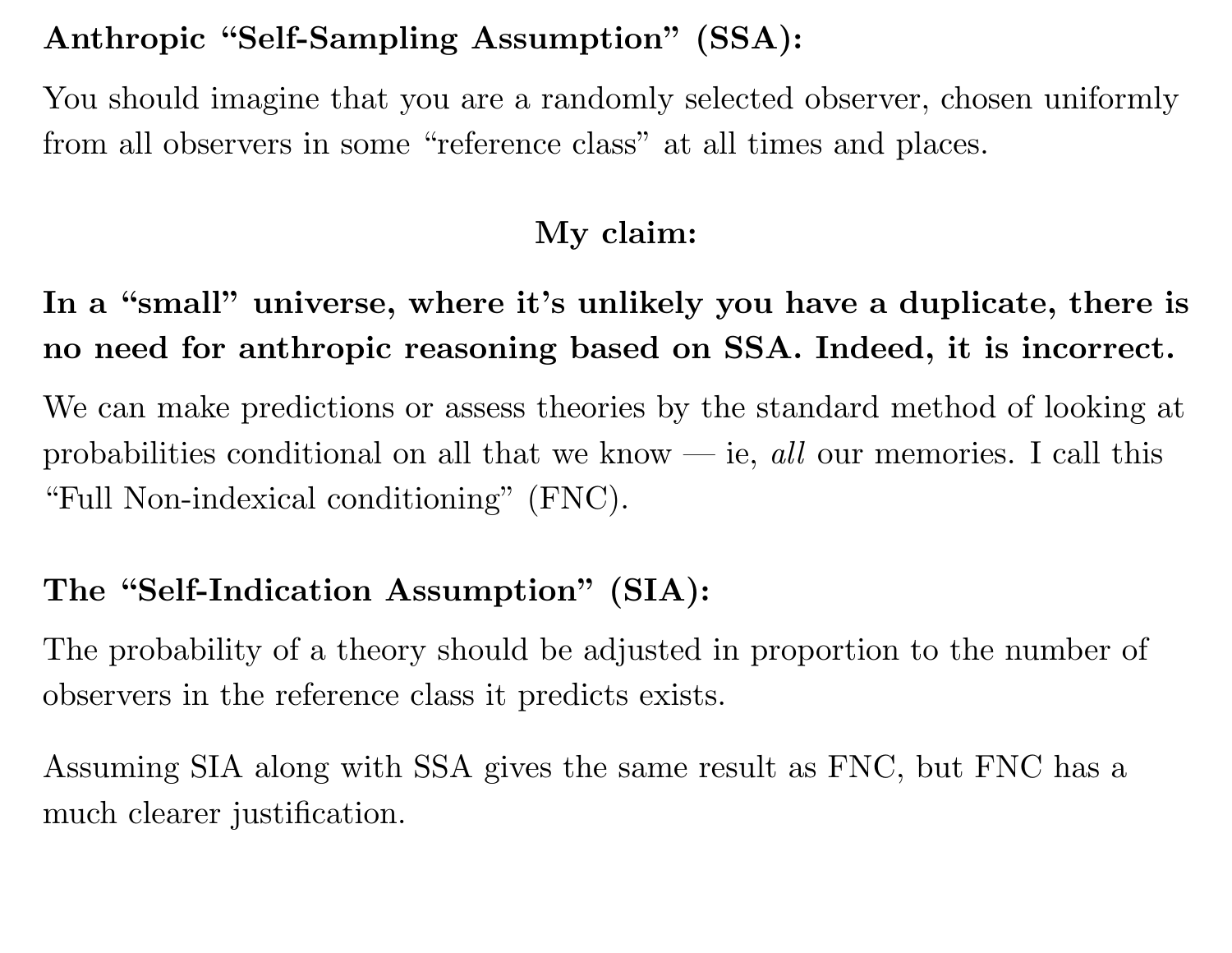#### Anthony Aguirre

On making predictions in <sup>a</sup> multiverse: conundrums, dangers, and coincidencesarxiv:astro-ph/0506519v1 <sup>2005</sup>

p10: Imagine that I have a theory in which the cosmological constant  $\Lambda$  is (with very high probability) much higher than we obsere, and the dark matter particlemass  $m_{DM}$  is almost certainly  $> 1000$  GeV. I condition on our observed  $\Lambda$ , simply accepting that I am in an unusual universe. Now say I measure  $m_{DM} = 1$ GeV. I would like to say my theory is ruled out. Fine, but here is where it gets odd: according to top-down reasoning, <sup>I</sup> should also have already ruled it out if <sup>I</sup>had done my calculation in 1997, before  $\Lambda$  was measured. And someone who invented the very same theory next week - but had not been told that <sup>I</sup> have already ruled it out - would not rule it out, but instead just take the low value of  $m_{DM}$  (along with the observed  $\Lambda$ ) as part of the conditionalization!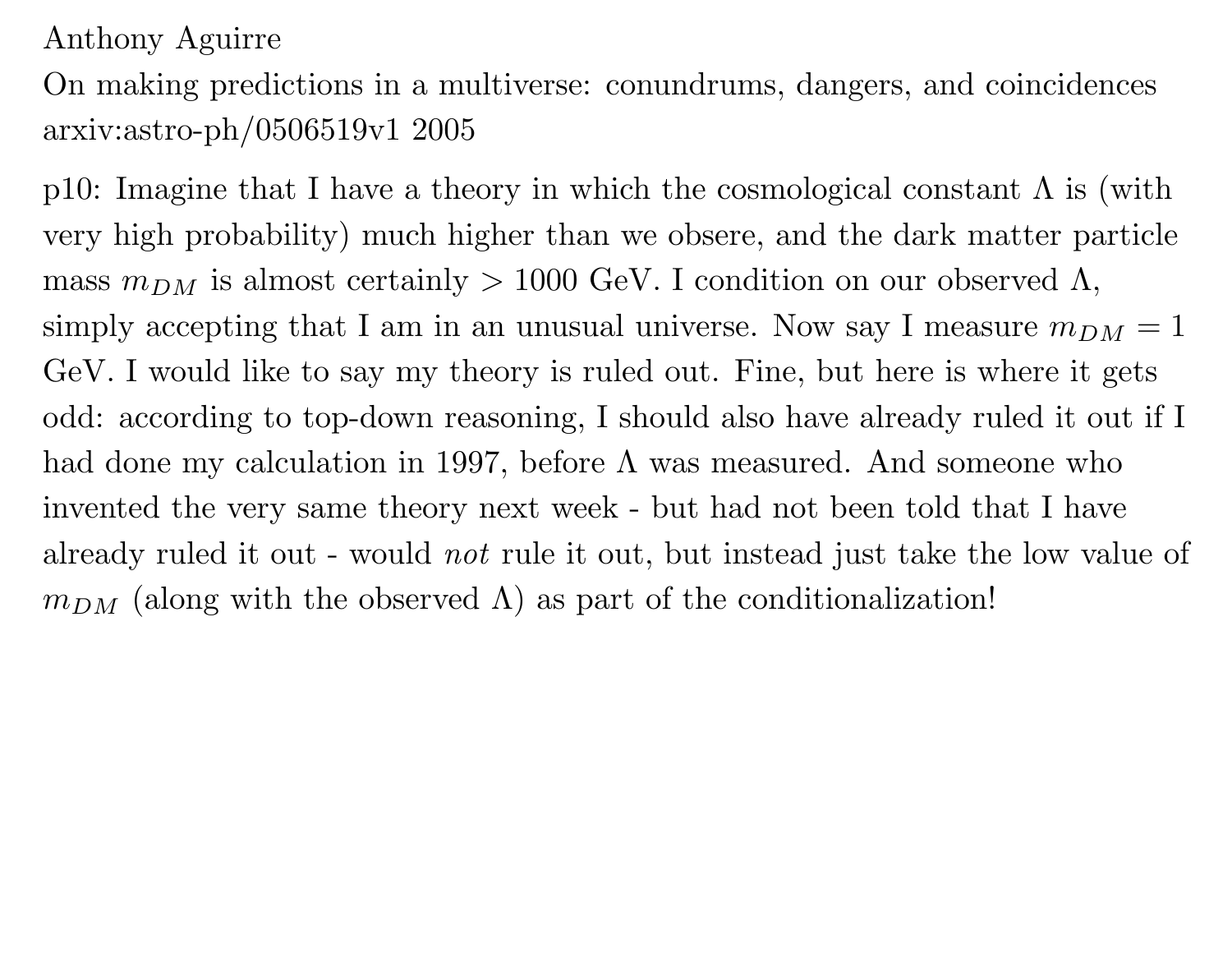## Stephen HawkingCosmology from the top downarxiv:astro-ph/0305562, <sup>2003</sup>

. . . most <sup>p</sup>hysicists are very reluctant to appea<sup>l</sup> to the anthropic principle. Theywould rather believe that there is some mechanism that causes all but four of thedimensions to compactify spontaneously. . . I'm sorry to disappoint thesehopes... We live in a universe that appears four dimensional, so we are interested only in amplitudes for surfaces with three large dimensions. This maysound like the anthropic principle argument that the reason we observe the universe to be four dimensional, is that life is possible only in four dimensions. But the argument here is different, because it doesn't depend on whether four dimensions, is the only arena for life. Rather it is that the probabilitydistribution over dimensions is irrelevant, because we have already measured thatwe are in four dimensions.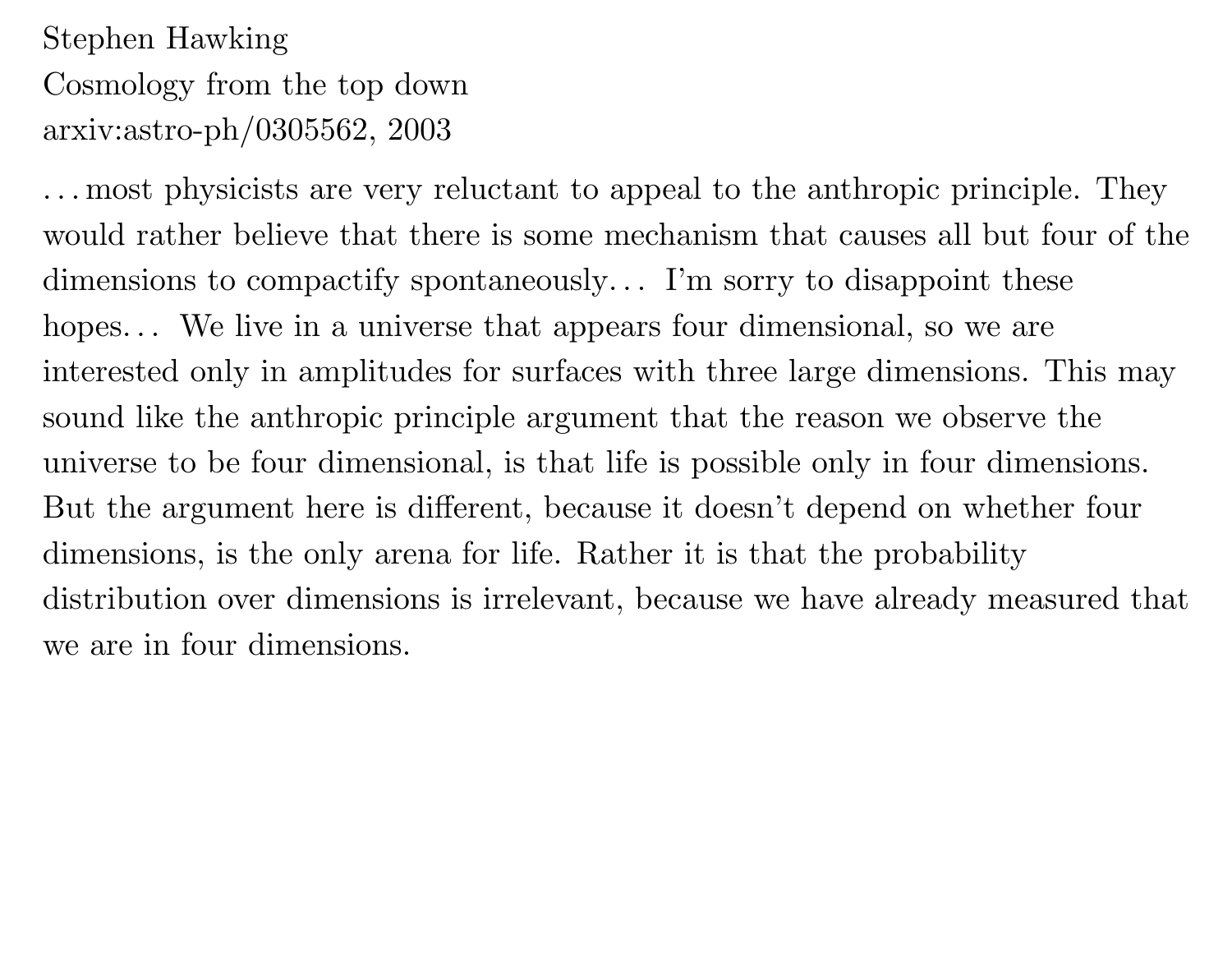### When should we ignore information?

Anthropic reasoning (SSA without SIA) *ignores* information about how many observers in the reference class exist, when evaluating how <sup>p</sup>lausible <sup>a</sup> theory is. (At least for <sup>a</sup> theory that predicts at least one observer.)

An even more extreme view is to ignore *all* information when evaluating how <sup>p</sup>lausible <sup>a</sup> theory is!

<sup>A</sup> possible source of confusion:

We should evaluate theories with  $P(T_i|D) \propto P(D|T_i)$ .

If  $D = D_1 \cap D_2 \cap D_3 \cap \cdots \cap D_K$ , with the  $D_k$  independent given  $T_i$ :

 $P(D|T_i) \,=\, P(D_1|T_i)\,P(D_2|T_i)\,P(D_3|T_i)\cdots P(D_K|T_i)$ 

We can view the probability of the data in terms of successive predictions. When predicting something *assuming*  $T_i$ , the success of previous predictions is irrelevant. But not when assessing the total evidence for  $T_i$ .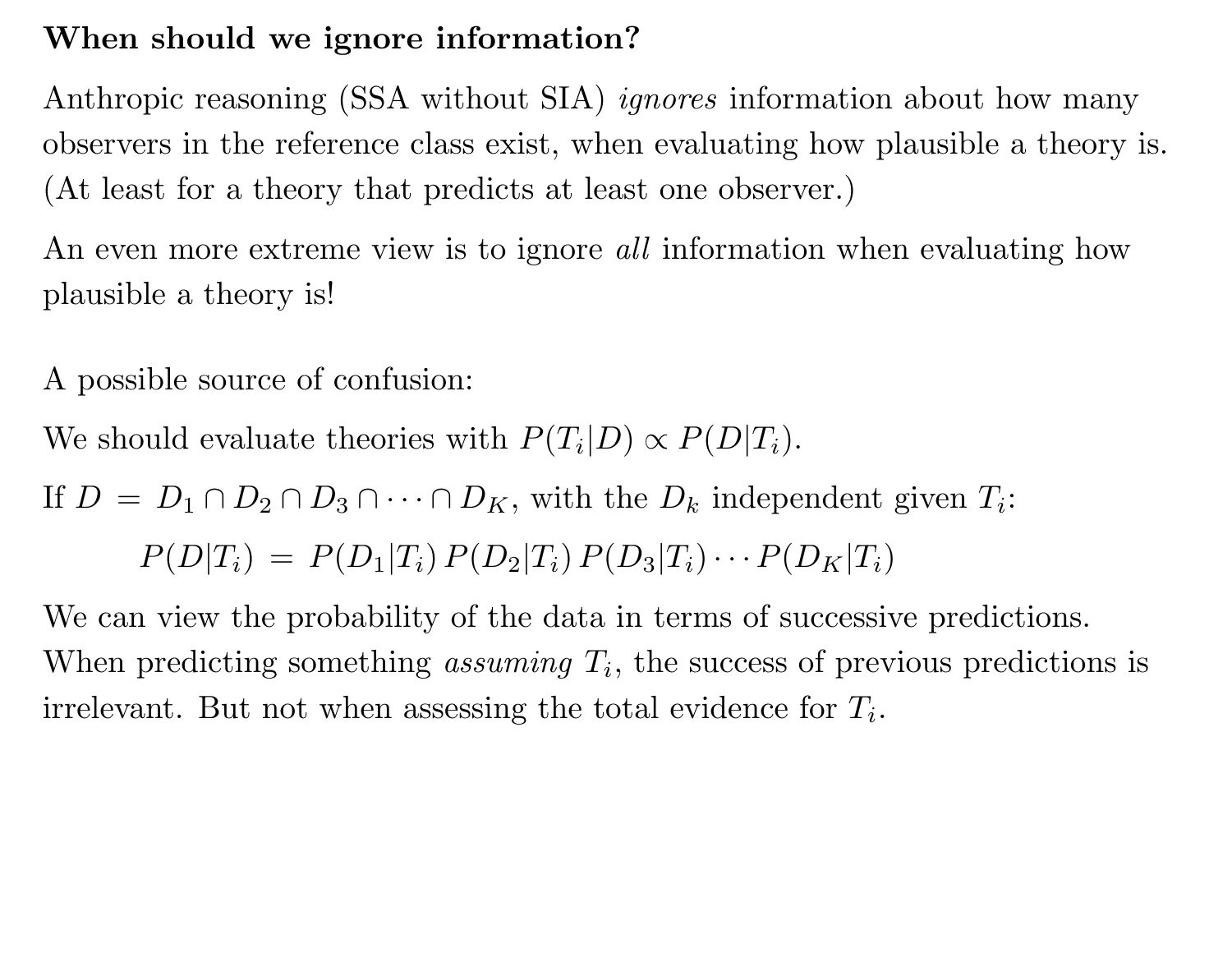Leonard Susskind

The Cosmic Landscape: String Theory and the Illusion of Intelligent Design, <sup>2006</sup>

<sup>p</sup>15: To Victor's [ <sup>a</sup> friend's ] question, "Was it not God's infinite kindness andlove that permitted our existence?" <sup>I</sup> would have to answer with Laplace's replyto Napoléon: "I have no need of this hypothesis." *The Cosmic Landscape* is my answer. . .

p359-360: The properties of emergent systems are not very flexible. There maybe an enormous variety of starting points for the microscopic behavior of atoms, but... they tend to lead to a very small number of large-scale endpoints... This insensitivity to the microscopic starting point is the thing that condensed-matter <sup>p</sup>hysicists like best about emergent systems. But theprobability that out of the small number of possible fixed points (endpoints)there should be one with the incredibly fine-tuned properties of our anthropicworld is negligible. ... A universe based on conventional condensed-matter emergence seems to me to be <sup>a</sup> dead-end idea.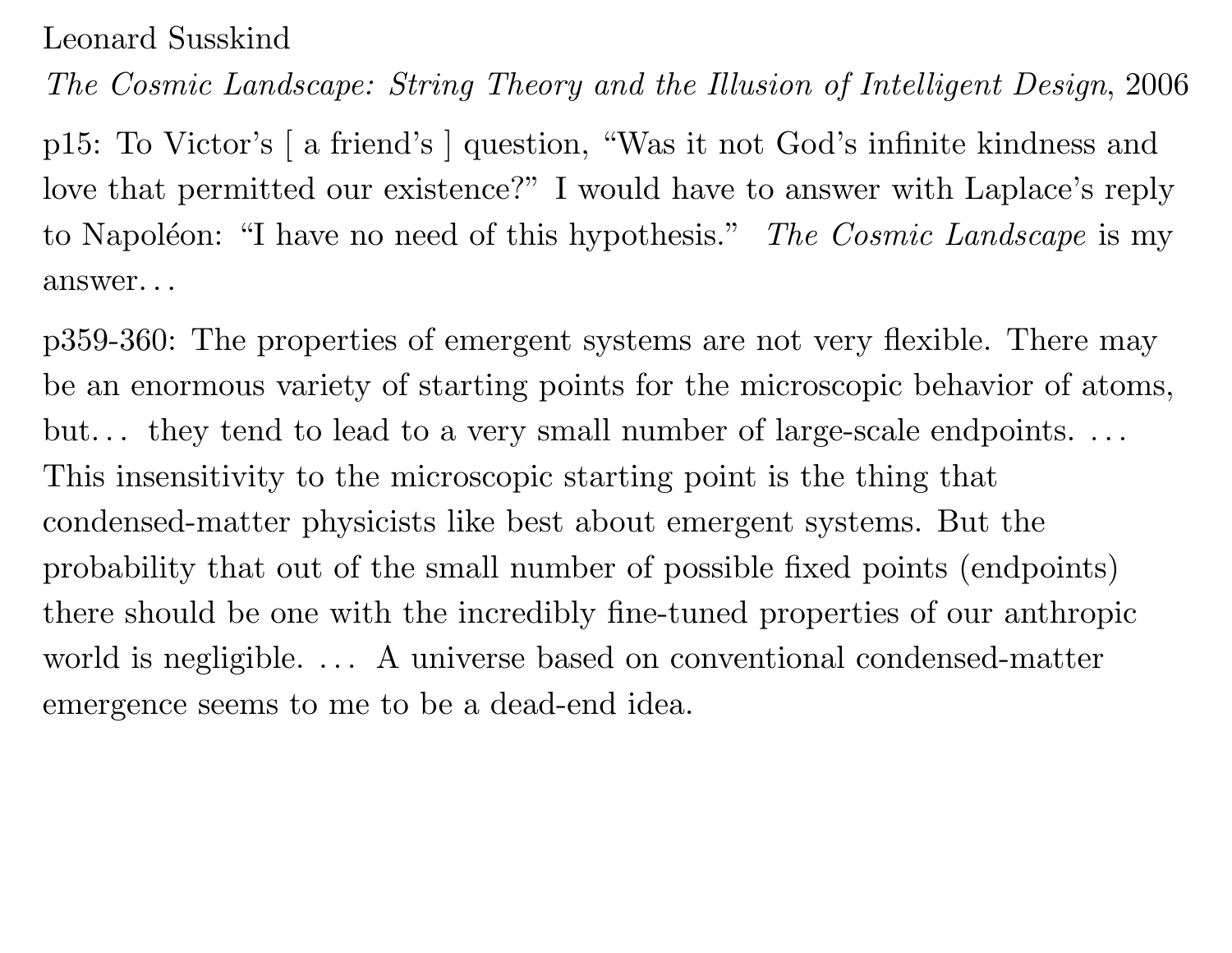#### Assessing the evidence for theories with free parameters:

If theory  $T_1$  has a free parameter  $\phi$ , for which we have some prior density,  $f$ , we evaluate the probability of the data given  $T_i$  by

$$
P(D|T_1) = \int P(D|\phi = x \cap T_1) f(x) dx
$$

If  $D$  is all our memories, then in a small multiverse model,  $T_2$ , with no free parameters, but where universes have a random  $\phi$  chosen with density  $f$ , we get <sup>a</sup> similar expression.

Same also for model  $T_3$  in which  $\phi$  is fixed, but we haven't managed to compute its value yet (but our best guess is given by  $f$ ).

Once we manage to compute the unique  $\phi_0$  determined by  $T_3$ , its probability will get much higher or much lower, depending on how large  $P(D|\phi=\phi_0\cap T_3)$  is.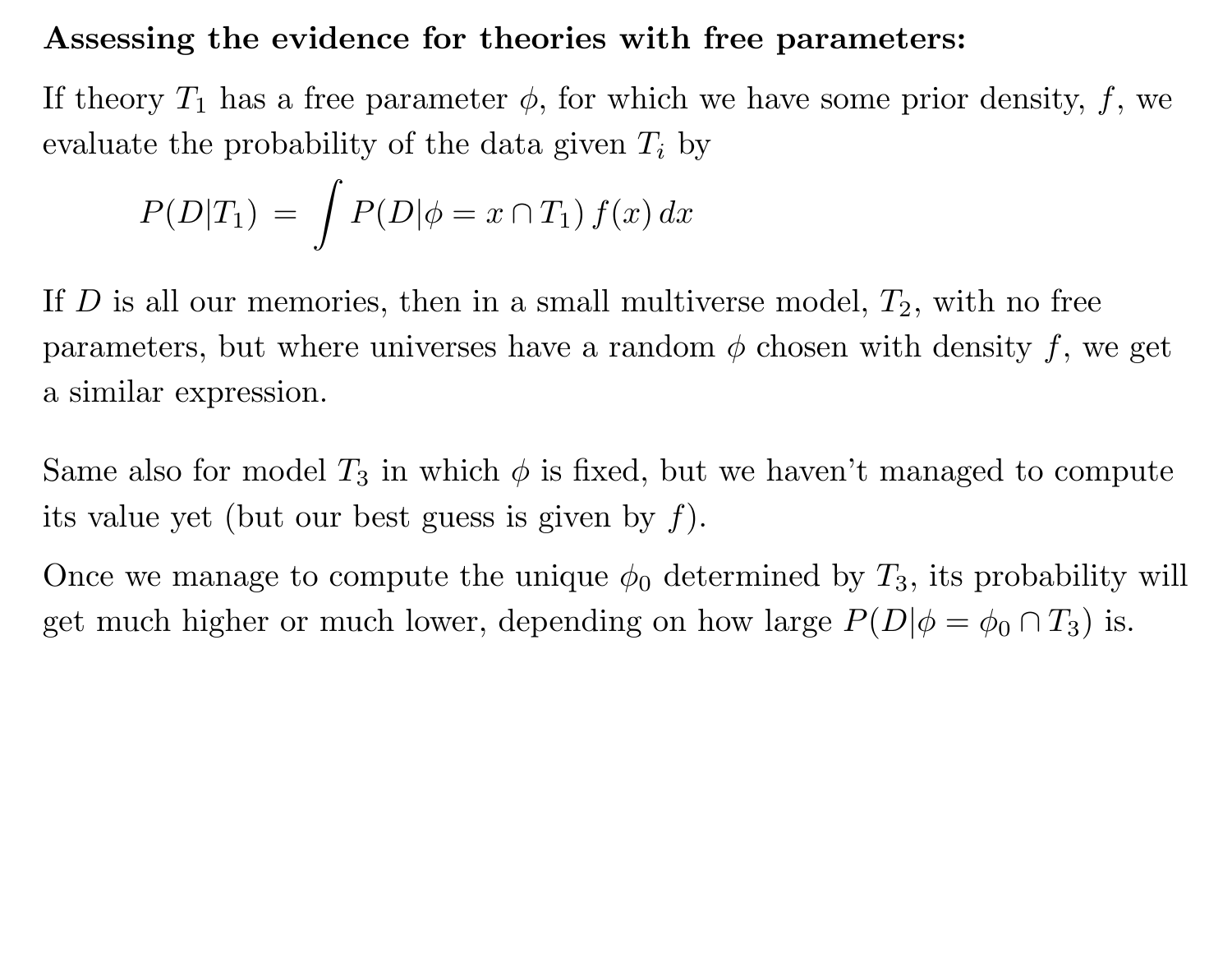## What about large or infinite universes/multiverses?

In <sup>a</sup> universe large enoug<sup>h</sup> to have duplicate observers, the probability of somebeing with your memories existing may approac<sup>h</sup> one, and will equa<sup>l</sup> one for <sup>a</sup>suitable infinite universe.

It seems we can't compare such theories based on  $P(D|T_i)$ , where D is all your memories.

<sup>A</sup> conservative approach: Assume that when all the difficulties arising withsuch large universes are worked out, the result will be much the same as for <sup>a</sup>small universe — no anthropic reasoning required.

<sup>I</sup> think this is at least reasonable if you are tempted to apply anthropic reasoning to <sup>a</sup> non-cosmological problem.

The fallacy of making <sup>a</sup> fantastic assumption and then not taking itseriously. . .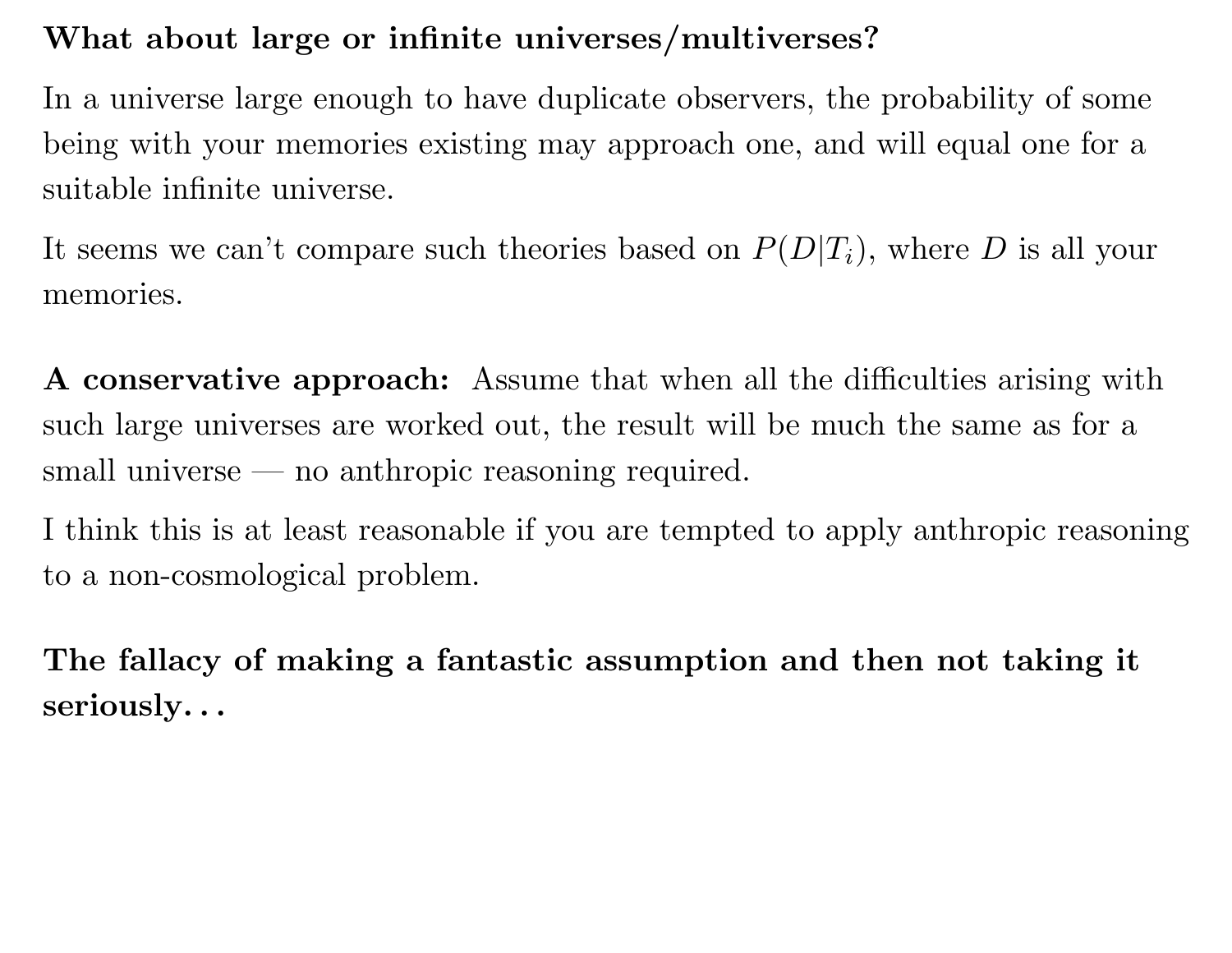Matthew Davenport and Ken D. Olum Are there Boltzmann brains in the vacuum?arxiv:1008.0808v1 <sup>2010</sup>

<sup>p</sup>2: ... it is possible for there to spontaneously appear <sup>a</sup> brain that is in exactlythe state of your brain at this moment, and thus is apparently indistinguishable from you ... the number of such "Boltzmann brains" will grow without bound, while the number of normal observers is finite. Thus by anthropic reasoning youshould believe with probability <sup>1</sup> that you are one of the Boltzmann brains.

Of course, no one really believes that he is <sup>a</sup> Boltzmann brain...

Furthermore, there is <sup>a</sup> simple test to see whether you are <sup>a</sup> Boltzmann brain. Wait 1 second and see if you still exist. Most Boltzmann brains are momentary fluctuations. So the prediction of the above argument is that you will vanish inthe next second. When you don't, you conclude that this argument made <sup>a</sup>severely wrong prediction. 1

<sup>1</sup> If you are concerned with the fact that you could never observe your own ceasing to exist, you can change the argument to say that the thoery that you are<sup>a</sup> Boltzmann brain predicts that your observations of the external world arecoherent only by chance, and that subsequent observations will not remaincoherent.